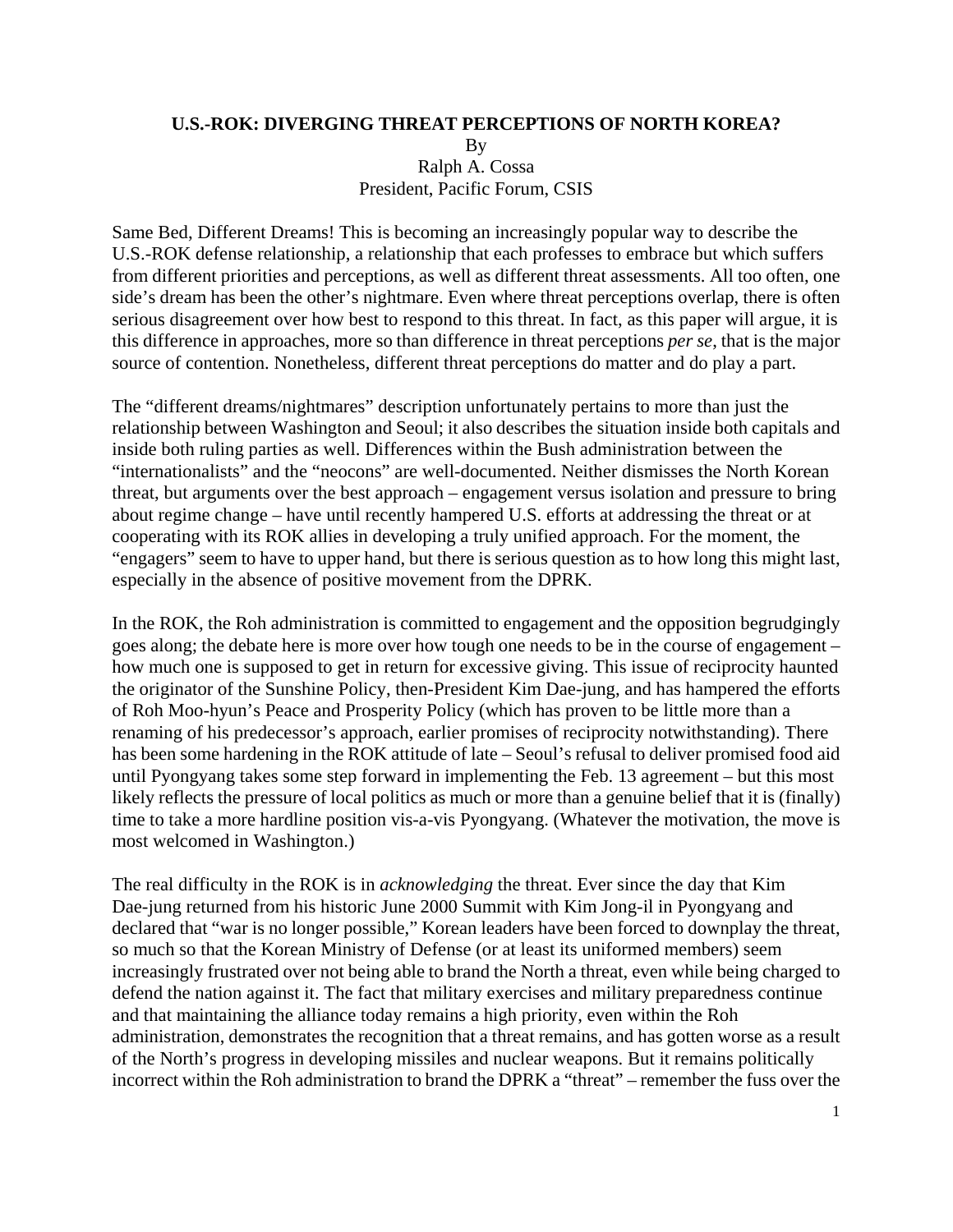Defense White Paper? This, in part, can be attributed to not wanting to derail the North-South dialogue process – in more belittling terms, out of fear of "offending" the North, as critics love to proclaim – but also because this can be seen as undermining the accomplishments of the Kim Dae-jung and Roh Moo-hyun administrations, invalidating the approach that Seoul has taken toward the North and thus handing the opposition a political victory.

(The cure to this problem is for both sides to agree on the need for a balanced policy of engagement and deterrence that would depoliticize the South's relations with the North in the interest of national security, but what are the odds of that happening any time soon?)

Unfortunately, the ROK government has done a good job of convincing the average citizen that the North is more to be pitied than feared. As a result, the citizens of South Korea appear much less concerned with the threat from the North than reason would otherwise dictate. More seem to take perverse pride in Pyongyang's nuclear achievements (or assume that they will one day inherit this capability when the North somehow peacefully fades away) than fear that such weapons may be used against "fellow Korean brothers," the North's periodic threats to turn Seoul into a "sea of fire" notwithstanding. There is, in short, a real disconnect between the people of South Korea and the military forces whose duty it is to protect them, a difference that is perpetuated by the Seoul government for political reasons (much in the same way that non-democratic ROK governments in the past seemed to overplay the threat to justify their policies).

Another real disconnect appears on the surface to exist between the stated policies and actions of both governments. The U.S. continues to call the North a serious and growing threat but wants to reduce its force levels (if not pull out ground forces entirely) and accelerate the transfer of wartime OPCON; the South plays down the threat but worries about U.S. force reductions and wants to delay OPCON transfer. While there are explanations that make these positions seem somewhat more reasonable (see below for the U.S. and above for the ROK), a lack of public discussion regarding policy and perceptions adds to the confusion.

I believe part of the problem today is that the Korean Defense Ministry is more in step with the U.S. State Department than with the U.S. Defense Department, which perversely shares the views of many in Korea that the U.S. should draw down, if not leave entirely. This was the case at least during the Rumsfeld Defense Department. Hopefully (revealing my own bias on this issue), this could change under Gates and his successors, if and when they ever look beyond Iraq and figure out why Korea still matters. The other problem is that the Korean Unification Ministry seems out of step with everyone (with the possible exception of the president and his most ardent supporters and downright DPRK sympathizers), given its self-assumed role as Pyongyang's defense attorney (a description shamelessly stolen from Gordon Flake).

It should be acknowledged that there are some among the (ultra-) conservatives, who believe that the President and/or a sizable number of his supporters are indeed communist sympathizers (or worse). Their approach adds more heat than light to the situation and makes the effort to find common ground that much more difficult.

The truth, then, is that there are different threat perceptions both within the ROK and U.S. as well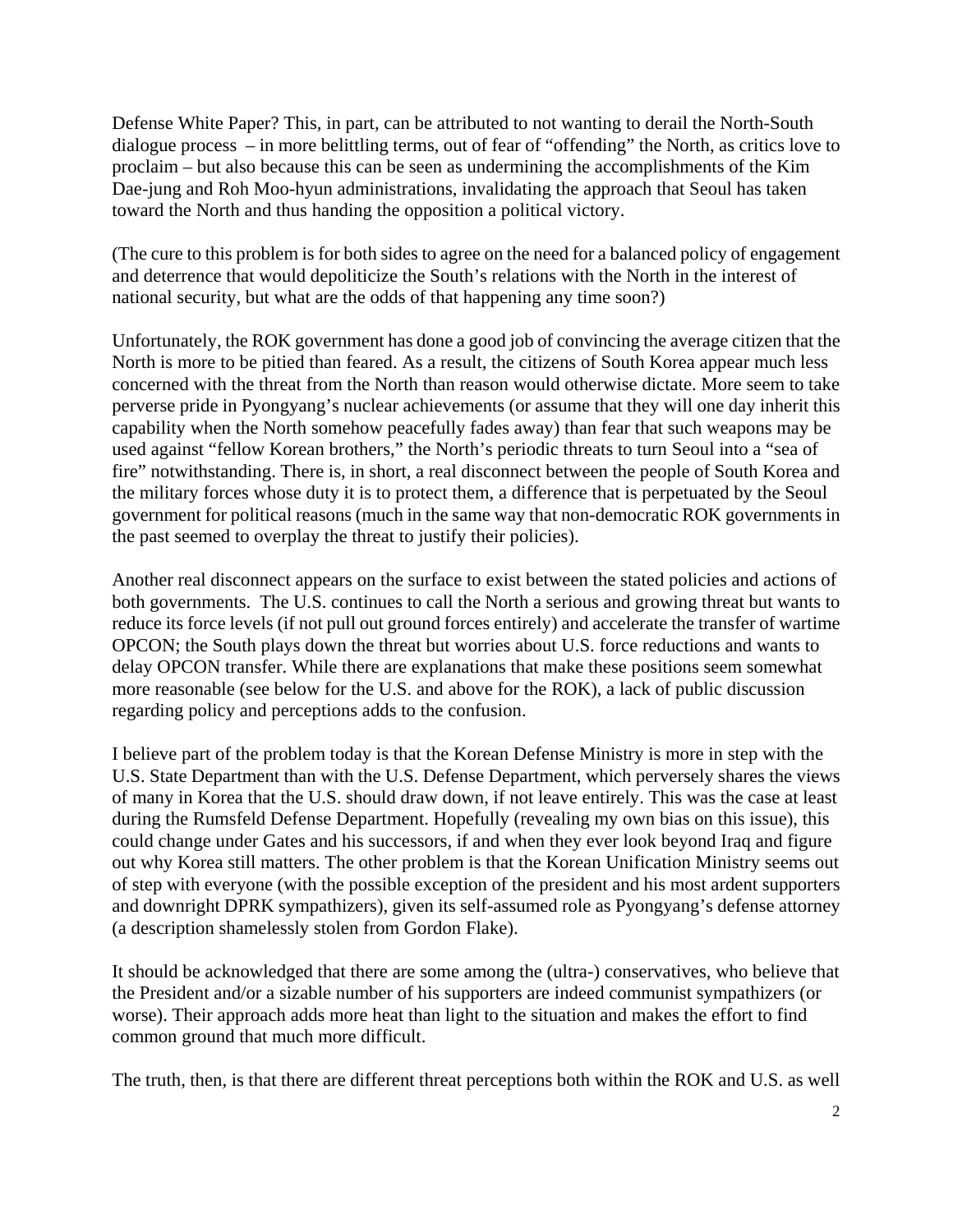as between them, and this makes alliance management extremely difficult.

To address the apparent DoD disconnect, the Pentagon does not deny the threat, of course, but seems to believe that it can be deterred with considerably fewer forces, especially since there is a crying need for more ground forces elsewhere (Iraq and Afghanistan, in particular). It also believes, correctly, that the ROK armed forces are more capable of dealing with this threat with limited U.S. support. Add to this a bit of petulance over the political rhetoric in Seoul – both in terms of playing down the threat and occasionally playing an anti-U.S. card (which has not been the case recently but memories are long) – and you see the desire for reductions. There is the further logic of reducing the U.S. "footprint" in hopes of sustaining a long-term presence as well, but the timing could not be worse, since it sends (or reinforces) the signal that the U.S. is so consumed by Iraq that it is not prepared to honor its commitment elsewhere.

To make sure one of the above points, regarding ROK capabilities, is not missed, I do believe that the U.S. and ROK share the view that the South is increasingly more capable of handling the conventional military threat posed by the North, so in this instance, threat assessments coincide. There is general agreement that the North is not suicidal and therefore is not likely to launch an attack that would result in its destruction – of course, the alliance remains vital to the North believing that this would be the consequence. Where there remains a difference in perception, or perhaps more accurately a difference in priorities, is over the nuclear threat, as it pertains to proliferation rather than as a direct threat against the South.

I don't want to belabor the point here, but my experience as chairman of a Council for Security Cooperation in the Asia Pacific (CSCAP) Study Group on Countering Weapons of Mass Destruction has lead me to the conclusion that the ROK is not alone in Asia in viewing the nuclear challenge as America's (or the West's) problem, more so than their own. Even among those who acknowledge the seriousness of the nuclear threat, the attitude that it is Washington's problem – or that Washington, not Pyongyang, is the cause of the problem – prevails. The idea that proliferated nuclear weapons or (more likely and of greater concern) fissile material or "dirty bombs" do not really constitute a threat to Asia has resulted in a considerably higher priority being attached to counter-proliferation by Washington (among others) – especially the desire to keep such weapons and materials, which Pyongyang claims to possess, out of the hands of non-state actors who would likely not hesitate to use them if they could.

The ROK sees stability on the Peninsula as a more important goal than non-proliferation, which is somewhat understandable. Many the in ROK (progressives and conservatives alike) view the greatest threat as coming from a DPRK collapse, which could have severe political, economic, and socio-cultural consequences for the ROK. The costs of absorbing a chaotic North would be enormous and are easier to compute than the costs associated with keeping Pyongyang on life support or allowing it to pursue a nuclear weapons program.

But one needs to keep in mind that a radiological attack by some terrorist group on the West could seriously disrupt peace and stability on the Peninsula, if source materials were traced back to the DPRK (and perhaps if they could not be traced back to anywhere else and Pyongyang seemed the most likely suspect). Should the North get caught in the act of transferring such material, this could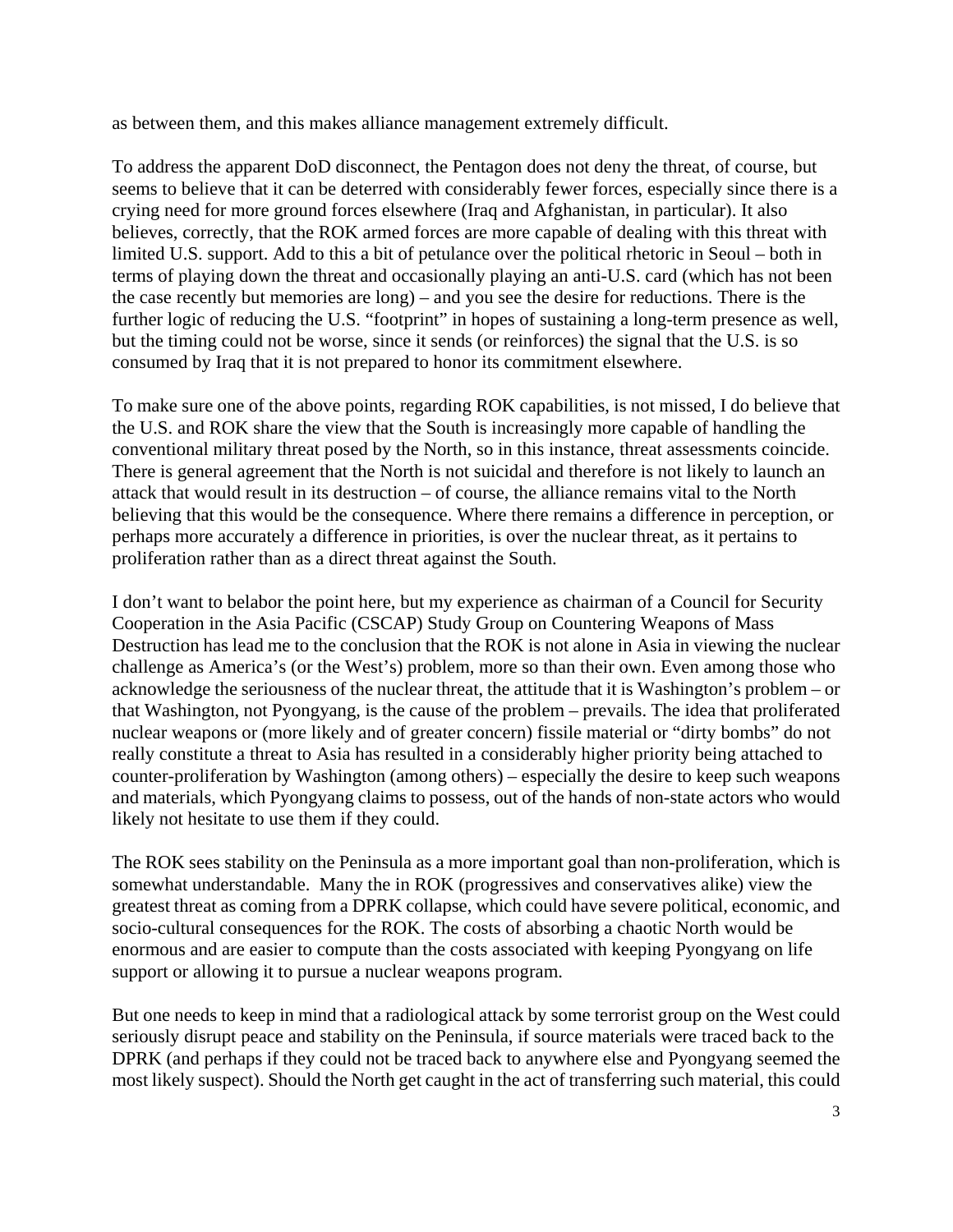also have extreme consequences. Of course, the impact of a radiological attack anywhere on the global economy must also be taken into account. There is also the question of President Roh's credibility, both with Washington and with Pyongyang. He is on record repeatedly asserting that he "would not tolerate" a nuclear weapons-equipped DPRK, but it remains "business as (if not better than) usual" when it comes to many aspects of North-South interaction.

As an aside here, it is worth mentioning the biggest change in threat perception affecting events on the Korean Peninsula: namely, Pyongyang's perception that the threat of direct U.S. action is so low, given the enormous drain on U.S. military forces caused by the Iraq War – most of the  $25<sup>th</sup>$ Infantry Division's forces, earmarked as the first responder if "the balloon goes up" in Korea, are either in Iraq or Afghanistan (or getting ready to go there again) – that it can afford to push the limits without fear of serious unilateral retribution. While the Bush administration continues to proclaim (as it should) that "all options are on the table," few in Pyongyang seemed really worried today about a major U.S. military action, and this impacts Pyongyang's bargaining position (and tactics) in ways that do not serve Washington's interests – yet another unintended consequence of Iraq. I think Pyongyang does realize, however, that nuclear proliferation would increase considerably the likelihood of serious U.S. and broader global retribution – UNSCR 1718 helped reinforce this message, although loose adherence to it will have a negative impact on its deterrent value.

The greatest implication of Seoul's downplaying the threat posed by the North is not to U.S.-ROK defense relations (since the realists on both sides continue to maintain military preparedness) but in justifying the alliance to the public in Korea. This has implications for alliance management both today and in the future. Why should the ROK people put up with the inconvenience and costs associated with a sizable military presence if there is no real threat to defend against? Why, for that matter, should the U.S. want to stay, if not needed – remember, the standard answer to the question of "How long will U.S. forces remain on the Peninsula?" has traditionally been: "As long as the Korean people want us there."

While attempts to deepen the relationship, such as the recent effort to establish a Free Trade Agreement – which could have serious security implications if either side pulls out at this point – are good and, if successful, can have some residual effect on alliance maintenance, what is really needed is a long-term vision for the alliance, based on the future rationale, even in the absence of a North Korean threat, for a close ROK-U.S. security alliance relationship. It is not the purpose of this paper to go into these arguments – I have written extensively on the topic and would be pleased to provide my own thinking to those who are curious upon request – but I felt it necessary to insert this point, to put the discussion of different threat perceptions and approaches in broader perspective.

Speaking of broader threat perceptions, let me end with a discussion of the other "threat" over which perceptions and misperceptions abound: namely, the threat posed by a rising China. Logic and proximity (not to mention history) would tell you that the ROK has more to fear of a rising China than does the United States. Despite (or perhaps because of) this, Seoul seems hesitant to discuss China as a threat and fears that today's or any future alliance relationship will be cast in anti-China terms. This fear is exacerbated by the perception (and here I would argue